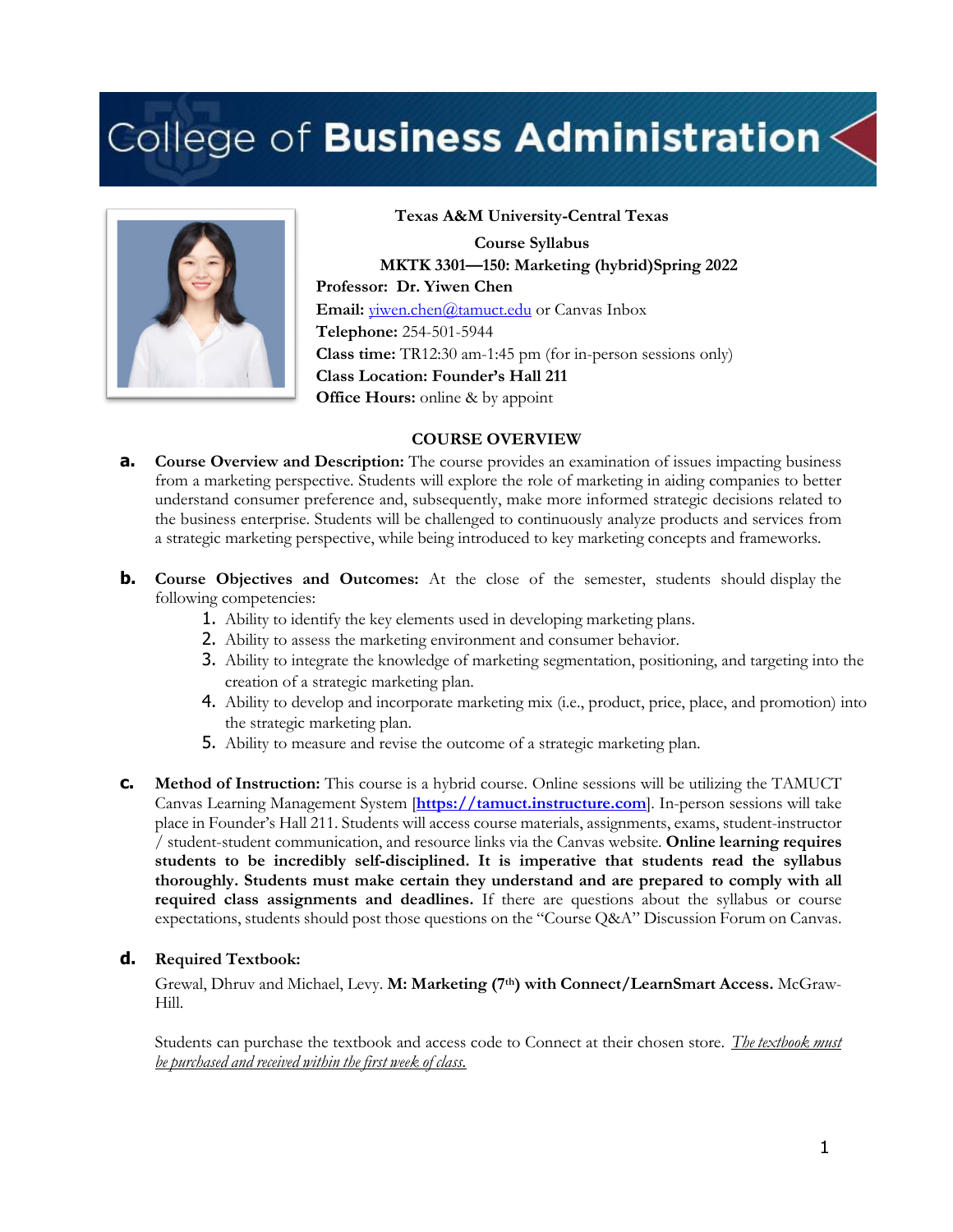## **INSTRUCTOR COMMUNICATION AND CONTACT INFORMATION**

- **a.** Student/Professor Interaction: Office hours are by appointment only and will be hosted online. I encourage students to interact with me during office hours to ask any questions about assignments, get clarity on concepts, and/or review grading status in the course. Be sure to allow plenty of lead time before the due date if you are asking about an assignment.
- **b. Email Etiquette:** When communicating via email, make certain to adhere to the following email etiquette standards: (1) have a subject line; (2) begin your message with a greeting and formally address the person you are emailing; (3) identify yourself and state the purpose of your email, and (4) add a signature, including your name and contactinformation. **Failure to adhere to this policy may hurt your grade.**

# **TECHNOLOGY REQUIREMENTS**

**a. Canvas Tools and Resources**: This course will use the A&M-Central Texas InstructureCanvas learning management system. We strongly recommend the latest versions of Chrome or Firefox browsers. Canvas no longer supports any version of Internet Explorer.

Logon to A&M-Central Texas Canvas [https://tamuct.instructure.com/] or access Canvas through the TAMUCT Online link in myCT [https://tamuct.onecampus.com/]. You will log in through our Microsoft portal.

Username: Your MyCT email address. Password: Your MyCT password

**b. Canvas Support:** Use the Canvas Help link, located at the bottom of the left-hand menu, for issues with Canvas. You can select "Chat with Canvas Support," submit a support request through "Report a Problem," or call the Canvas support line: 1-844-757-0953.

For issues related to course content and requirements, contact your instructor.

- **c. Online Proctored Testing:** A&M-Central Texas uses Proctorio for online identity verification and proctored testing. This service is provided at no direct cost to students. Ifthe course requires identity verification or proctored testing, the technology requirements are: Any computer meeting the minimum computing requirements, plus web camera, speaker, and microphone (or headset). Proctorio also requires the Chrome web browser with their custom plug-in.
- **d. Other Technology Support:** For log-in problems, students should contact Help Desk Central **24 hours a day, 7 days a week**

Email: helpdesk@tamu.edu Phone: (254) 519-5466 Web Chat: [http://hdc.tamu.edu] Please let the support technician know you are an A&M-Central Texas student.

*Dr. Chen should be consulted regarding course content issues. Technology issues should be directed to the Help Desk. When calling for support, please let your support technician know you are a TAMUCT student.*

## **COURSE REQUIREMENTS**

**a. Connect/LearnSmart Assignments**: There will be a total of 15 Connect/LearnSmart assignments. Each of these assignments will be completed through Canvas by the date stipulated on the tentative course outline. Each exercise is worth 10 grading points totaling **150 grading points.**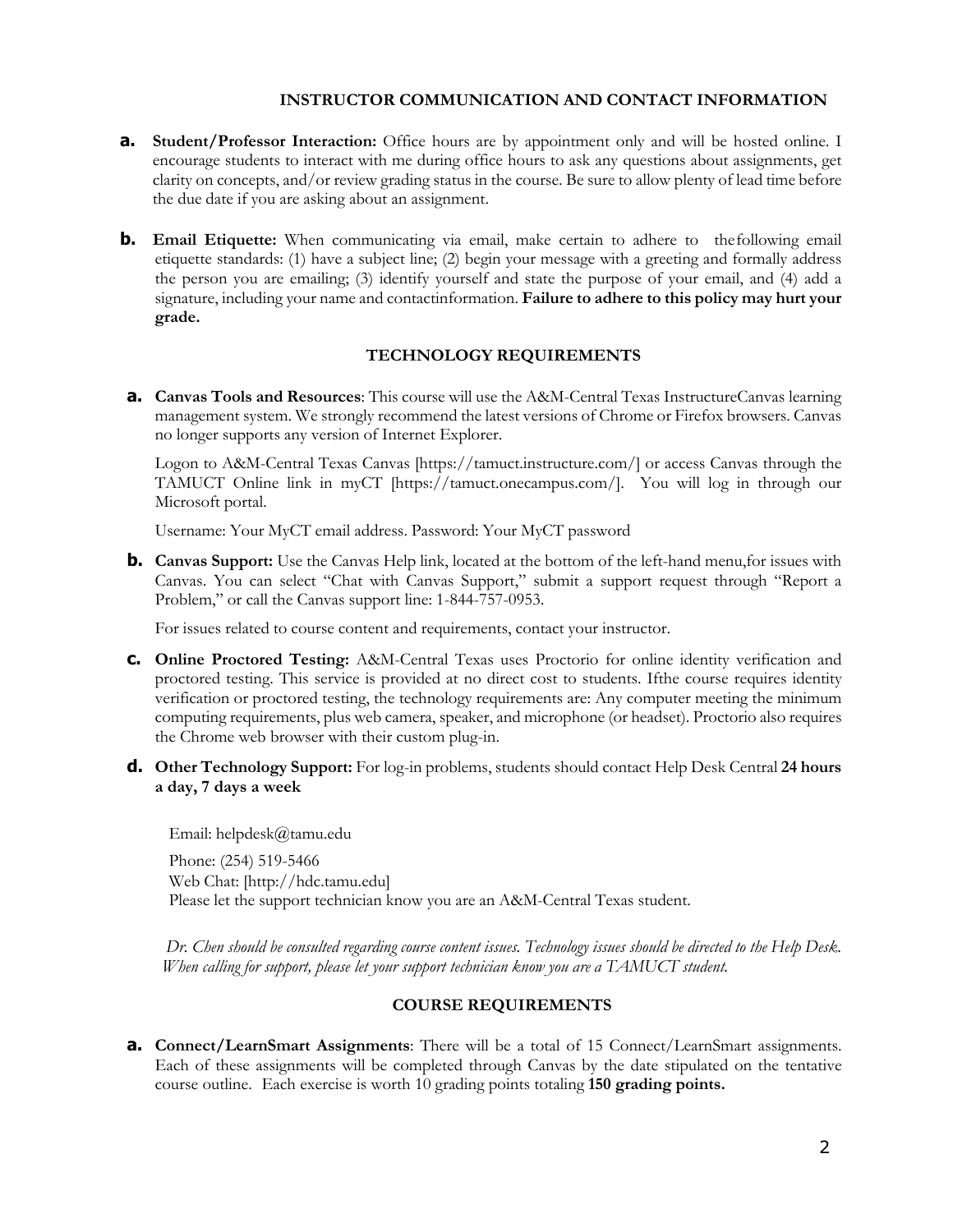- **b.** Lecture video quizzes: For online sessions, I will post lecture videos on Canvas. Each lecture video includes 2-3 true/false or multiple-choice questions. These questions are based on concepts learned from the video and are designed to help you check your knowledge. You'll watch the videos and answer the questions. The total point for this assignment **40 grading points.**
- **c. Video Case Discussions:** There will be a total of 20 discussion posts. For each discussion task, you'll watch 1-2 videos on a marketing-related topic. Each post will be due on the dates stipulated in the tentative course outline. Instructions for the discussion posts will be given in each assigned discussion. **For each post, students will be required to respond constructively to TWO posts.** Each discussion post (including peer posts) is worth between 5-20 grading points, totaling **210 grading points.**
- **d. Application-based Simulation:** There will be a total of 9 rounds of tasks in this simulation. In each round, you'll be exposed to a marketing situation and help the company to make the right decisions. The goal of this assignment is to help students apply the concepts to solve real problems. Each role-playing assignment is worth 25 points, totaling **225 grading points**.
- **e. Quizzes**: There will be a total of 5 quizzes. The quizzes will test each student's knowledge of the key frameworks and concepts. The quiz will contain multiple-choice and true/false. The quizzes will be based on concepts learned from the text as well as concepts learned through the additional resources in the modules. Each quiz is worth 40 grading points totaling **200 grading points**.

## **GRADING POINTS AND POLICIES**

| Simulation activities (9)           | 225 | points |
|-------------------------------------|-----|--------|
| Discussions $(20)$                  | 210 | points |
| Quizzes (5 total at 40 points each) | 200 | points |
| LearnSmart Assignments (15)         | 150 | points |
| Lecture Video Quizzes (20)          | 40  | points |
| Total                               | 825 | points |

**a. Grading Policy:** Minimum points required for a specific course grade are noted in the table below.

| Course Grade | Calculation |
|--------------|-------------|
|              | $90\%$      |
|              | 80%         |
|              | 70%         |
|              | 60%         |
|              | 59%         |

- **b. Posting of Grades:** All student grades will be posted on the Canvas Grade book and students should monitor their grading status through this tool.
- **c. Late Submissions**: Late submission will not be allowed in this course unless you or a family member in your immediate care experiences a medical emergency.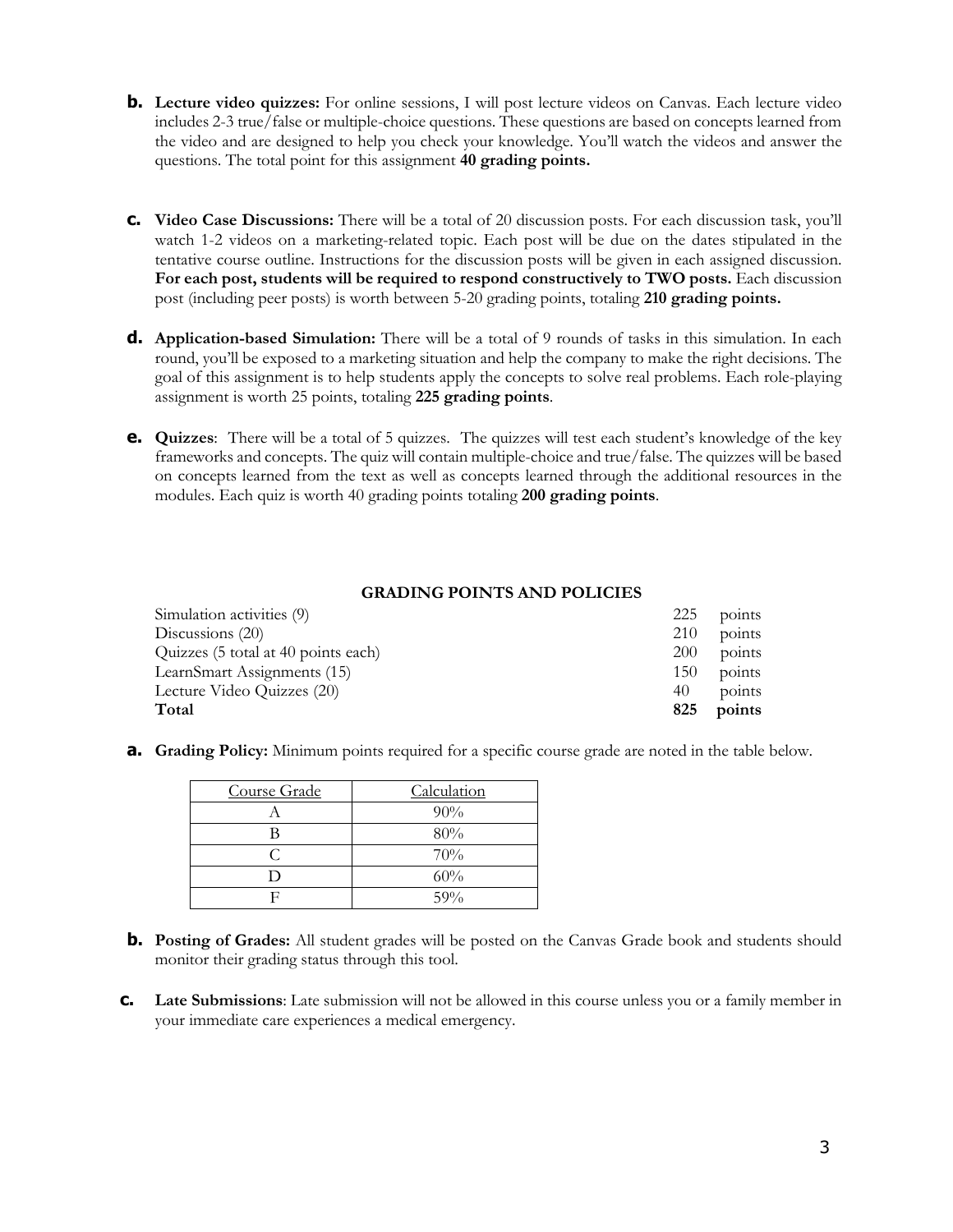#### **University Resources, Procedures, and Guidelines**

**a. Drop Policy**: If you discover that you need to drop this class, you must complete the Drop Request Dynamic Form through Warrior Web.

[https://dynamicforms.ngwebsolutions.com/casAuthentication.ashx?InstID=eaed95b9-f2be-45f3-a37d-46928168bc10&targetUrl=https%3A%2F%2Fdynamicforms.ngwebsolutions.com%2FSubmit%2FForm%2F Start%2F53b8369e-0502-4f36-be43-f02a4202f612].

Faculty cannot drop students; this is always the responsibility of the student. The Registrar's Office will provide a deadline on the Academic Calendar for which the form must be completed. Once you submit the completed form to the Registrar's Office, you must go into Warrior Web and confirm that you are no longer enrolled. If you still show as enrolled, FOLLOW-UP with the Registrar's Office immediately. You are to attend class until the procedure is complete to avoid a penalty for absence. Should you miss the drop deadline or fail to follow the procedure, you will receive an F in the course, which may affect your financial aid and/or VA educational benefits.

#### **b. Academic Integrity**

Texas A&M University-Central Texas values the integrity of the academic enterprise and strives for the highest standards of academic conduct. A&M-Central Texas expects its students, faculty, and staff to support the adherence to high standards of personal and scholarly conduct to preserve the honor and integrity of the creative community. Any deviation by students from this expectation may result in a failing grade for the assignment and potentially a failing grade for the course. All academic misconduct concerns will be referred to the Office of Student Conduct. When in doubt about collaboration, citation, or any issue, please contact your instructor before taking a course of action.

For more information regarding the Student Conduct process, [https://www.tamuct.edu/studentaffairs/student-conduct.html].

If you know of potential honor violations by other students, you may submit a report, [https://cm.maxient.com/reportingform.php?TAMUCentralTexas&layout\_id=0].

#### **c. Academic Accommodations**

At Texas A&M University-Central Texas, we value an inclusive learning environment where every student has an equal chance to succeed and has the right to a barrier-free education. The Office of Access and Inclusion is responsible for ensuring that students with a disability receive equal access to the university's programs, services, and activities. If you believe you have a disability requiring reasonable accommodations, please contact the Office of Access and Inclusion, WH-212; or call (254) 501-5836. Any information you provide is private and confidential and will be treated as such.

For more information, please visit our Access & Inclusion Canvas page (log-in required) [https://tamuct.instructure.com/courses/717]

## **d. Important information for Pregnant and/or Parenting Students**

Texas A&M University-Central Texas supports students who are pregnant and/or parenting. In accordance with requirements of Title IX and related guidance from US Department of Education's Office of Civil Rights, the Dean of Student Affairs' Office can assist students who are pregnant and/or parenting in seeking accommodations related to pregnancy and/or parenting. Students should seek out assistance as early in the pregnancy as possible. For more information, please visit Student Affairs [https://www.tamuct.edu/studentaffairs/pregnant-and-parenting-students.html]. Students may also contact the institution's Title IX Coordinator. If you would like to read more about these requirements and guidelines online, please visit the website [http://www2.ed.gov/about/offices/list/ocr/docs/pregnancy.pdf].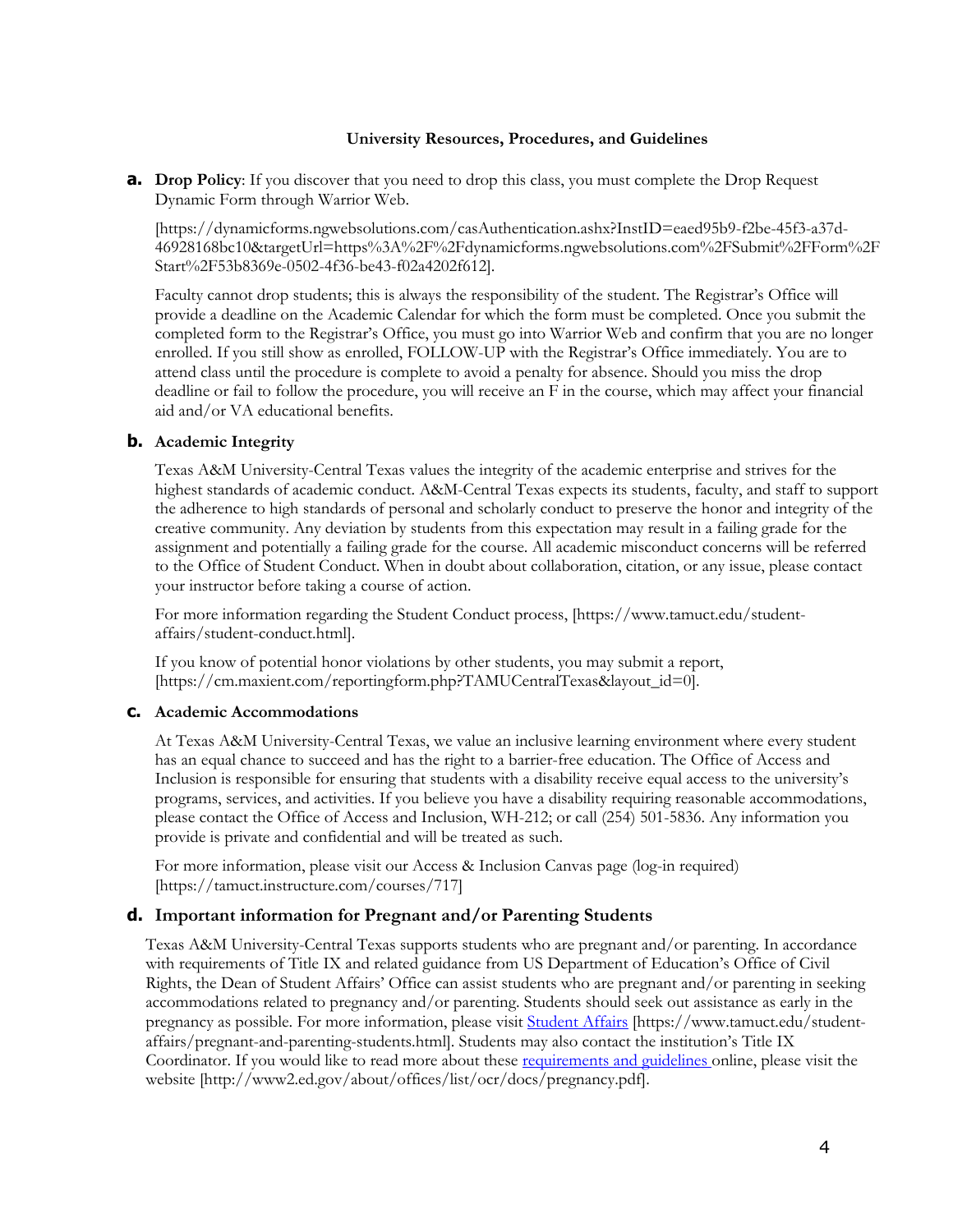Title IX of the Education Amendments Act of 1972 prohibits discrimination on the basis of sex and gender– including pregnancy, parenting, and all related conditions. A&M-Central Texas is able to provide flexible and individualized reasonable accommodation to pregnant and parenting students. All pregnant and parenting students should contact the Associate Dean in the Division of Student Affairs at (254) 501-5909 to seek out assistance. Students may also contact the University's Title IX Coordinator.

# **e. Tutoring**

Tutoring is available to all A&M-Central Texas students, on a remote online basis. Visit the Academic Support Community in Canvas to view schedules and contact information. Subjects tutored on campus include Accounting, Advanced Math, Biology, Finance, Statistics, Mathematics, and Study Skills. Student success coaching is available online upon request.

If you have a question regarding tutor schedules, need to schedule a tutoring session, are interested in becoming a tutor, success coaching, or have any other questions, contact Academic Support Programs at (254) 501-5836, visit the Office of Student Success at 212F Warrior Hall, or by emailing studentsuccess@tamuct.edu.

Chat live with a tutor 24/7 for almost any subject from on your computer! Tutor.com is an online tutoring platform that enables A&M-Central Texas students to log in and receive online tutoring support at no additional cost. This tool provides tutoring in over 40 subject areas except for writing support. Access Tutor.com through Canvas.

# **f. University Writing Center**

University Writing Center: Located in Warrior Hall 416, the University Writing Center (UWC) at Texas A&M University–Central Texas (A&M–Central Texas) is a free service open to all A&M–Central Texas students. For the Fall 2021 semester, the hours of operation are from 10:00 a.m.-5:00 p.m. Monday thru Thursday in Warrior Hall 416 (with online tutoring available every hour as well) with satellite hours available online only Monday thru Thursday from 6:00-9:00 p.m. and Saturday 12:00-3:00 p.m.

Tutors are prepared to help writers of all levels and abilities at any stage of the writing process. While tutors will not write, edit, or grade papers, they will assist students in developing more effective composing practices. By providing a practice audience for students' ideas and writing, our tutors highlight the ways in which they read and interpret students' texts, offering guidance and support throughout the various stages of the writing process. In addition, students may work independently in the UWC by checking out a laptop that runs the Microsoft Office suite and connects to WIFI, or by consulting our resources on writing, including all of the relevant style guides. Whether you need help brainstorming ideas, organizing an essay, proofreading, understanding proper citation practices, or just want a quiet place to work, the UWC is here to help!

Students may arrange a one-to-one session with a trained and experienced writing tutor by making an appointment via WCOnline at https://tamuct.mywconline.com/. In addition, you can email Dr. Bruce Bowles Jr. at bruce.bowles@tamuct.edu if you have any questions about the UWC, need any assistance with scheduling, or would like to schedule a recurring appointment with your favorite tutor by making an appointment via WCOnline at https://tamuct.mywconline.com/. In addition, you can email Dr. Bruce Bowles Jr. at bruce.bowles@tamuct.edu if you have any questions about the UWC, need any assistance with scheduling, or would like to schedule a recurring appointment with your favorite tutor.

# **g. University Library**

The University Library provides many services in support of research across campus and at a distance. We offer over 200 electronic databases containing approximately 400,000 eBooks and 82,000 journals, in addition to the 96,000 items in our print collection, which can be mailed to students who live more than 50 miles from campus. Research guides for each subject taught at A&M-Central Texas are available through our website to help students navigate these resources. On campus, the library offers technology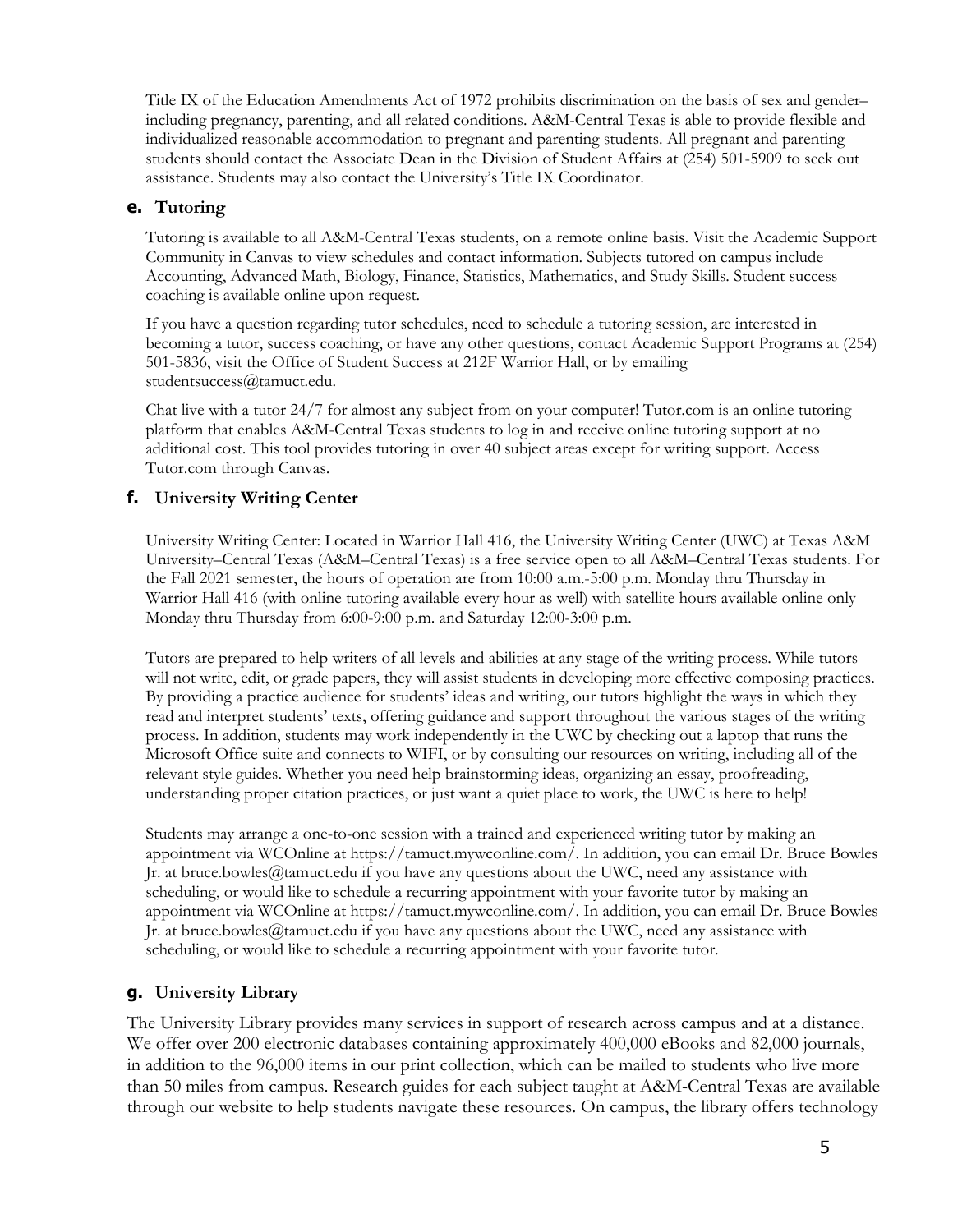including cameras, laptops, microphones, webcams, and digital sound recorders.

Research assistance from a librarian is also available 24 hours a day through our online chat service, and at the reference desk when the library is open. Research sessions can be scheduled for more comprehensive assistance, and may take place virtually through WebEx, Microsoft Teams or in-person at the library. Assistance may cover many topics, including how to find articles in peer-reviewed journals, how to cite resources, and how to piece together research for written assignments.

Our 27,000-square-foot facility on the A&M-Central Texas main campus includes student lounges, private study rooms, group work spaces, computer labs, family areas suitable for all ages, and many other features. Services such as interlibrary loan, TexShare, binding, and laminating are available. The library frequently offers workshops, tours, readings, and other events. For more information, please visit our Library website [http://tamuct.libguides.com/index].

# **h. OPTIONAL POLICY STATEMENTS**

# A Note about Sexual Violence at A&M-Central Texas

Sexual violence is a serious safety, social justice, and public health issue. The university offers support for anyone struggling with these issues. University faculty are mandated reporters, so if someone discloses that they were sexually assaulted (or a victim of Domestic/Dating Violence or Stalking) while a student at TAMUCT, faculty members are required to inform the Title IX Office. If you want to discuss any of these issues confidentially, you can do so through Student Wellness and Counseling (254-501-5955) located on the second floor of Warrior Hall  $(207L)$ .

Sexual violence can occur on our campus because predators often feel emboldened, and victims often feel silenced or shamed. It is incumbent on ALL of us to find ways to actively create environments that tell predators we don't agree with their behaviors and tell survivors we will support them. Your actions matter. Don't be a bystander; be an agent of change. For additional information on campus policy and resources visit the Title IX webpage [https://www.tamuct.edu/compliance/titleix.html].

# **i. Behavioral Intervention**

Texas A&M University-Central Texas cares about the safety, health, and well-being of its students, faculty, staff, and community. If you are aware of individuals for whom you have a concern, please make a referral to the Behavioral Intervention Team. Referring your concern shows you care. You can complete the referral online [https://cm.maxient.com/reportingform.php?TAMUCentralTexas&layout\_id=2].

Anonymous referrals are accepted. Please see the Behavioral Intervention Team website for more information [https://www.tamuct.edu/bit]. If a person's behavior poses an imminent threat to you or another, contact 911 or A&M-Central Texas University Police at 254-501-5800.